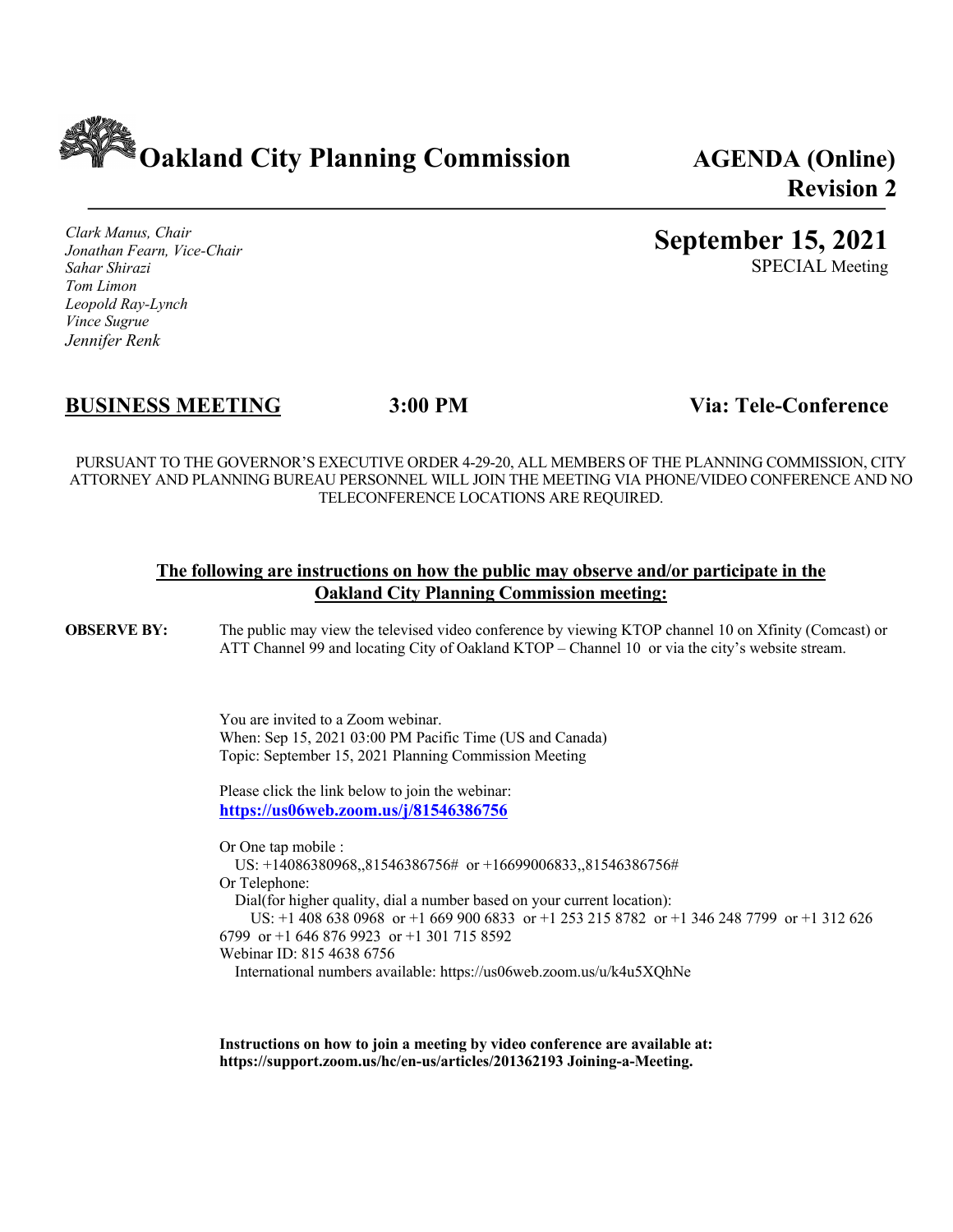

 *Oakland City Planning Commission* **AGENDA (Online)**

**Page 2** *September 15, 2021*

| <b>HOW TO COMMENT ON A PUBLIC MEETING:</b><br>Public comments will be taken at the time of each eligible Agenda item. |                                                                                                                                                                                                                                                                                                                                                                                                                                                                                                                                                                                                                                                                                        |  |
|-----------------------------------------------------------------------------------------------------------------------|----------------------------------------------------------------------------------------------------------------------------------------------------------------------------------------------------------------------------------------------------------------------------------------------------------------------------------------------------------------------------------------------------------------------------------------------------------------------------------------------------------------------------------------------------------------------------------------------------------------------------------------------------------------------------------------|--|
| If you are a Zoom video<br>Conference participant                                                                     | To comment by Zoom video conference, click the "Raise Your Hand" button to request to speak<br>when Public Comment is being taken on an eligible agenda item. You will then be unmuted during<br>your turn and allowed to make public comments. After the allotted time, you will then be re-muted.<br>Instructions on how to "Raise Your Hand" are available at: https://support.zoom.us/hc/en-<br>$us/articles/205566129 - Raise-Hand-In-Webinar.$                                                                                                                                                                                                                                   |  |
| If you are a phone<br>participant                                                                                     | To comment by phone, please call on one of the above listed phone numbers. You will be prompted<br>to "Raise Your Hand" by pressing "*9" to request to speak when Public Comment is being taken on<br>an eligible agenda Item. You will then be unmuted during your turn and allowed to make public<br>comments. Then, press "*6" to unmute yourself in order to speak. After the allotted time, you will<br>then be re-muted. Instructions on how to raise your hand by phone are available at:<br>https://support.zoom.us/hc/en-us/articles/201362663 - Joining-a-meeting-by-phone. If you have any<br>questions, please email Desmona R. Armstrong at $Dramstrong(a) oaklandca.gov$ |  |

#### • **IMPORTANT THINGS TO REMEMBER DURING YOUR PUBLIC COMMENT PERIOD**

#### 1. **ALL ATTENDEES SHALL BE MUTED UPON ENTRY**

- 2. Please do not raise your hand if the item currently being heard is not the item you wish to speak on. We will call for public testimony on each item individually. When the item you're interested in is called and public speakers are invited to raise their hands, raise yours then and we will call them all in the order they're raised.
- 3. You may of course speak on multiple items but your comments during each item must address the item currently under discussion. Speakers attempting to speak about items other than the item currently under consideration will be muted and asked to wait for the item they're here to speak about to be called.

#### **HOW TO ADDRESS THE PLANNING COMMISSION**

- Please work with the case planner listed for each item prior to the meeting regarding items that may be continued. Any agenda item may be continued without the hearing on the matter being opened, or public testimony taken, at the discretion of the Chair. Persons wishing to address the continued item may do so under Open Forum.
- Staff reports are available online, generally by 5:00 p.m. the Friday before the meeting, at www.oaklandca.gov (under "Planning Commission.") You will need to ensure that your computer will accept pop-ups from the host site (oaklandca.gov) and that your computer has a later version of Adobe Acrobat Reader installed. For further information, please email Desmona Armstrong at Drarmstrong@oaklandca.gov.
- If you challenge a Commission decision in court, you will be limited to issues raised at the hearing or in correspondence delivered to the Planning and Building Department, at, or prior to, the hearing. Any party seeking to challenge in court those decisions that are final and not administratively appealable to the City Council must do so within ninety (90) days of the date of the announcement of the final decision, pursuant to Code of Civil Procedure Section 1094.6, unless a shorter period applies. If you wish to be notified of the decision of any of these cases, please provide the case planner with a regular mail or email address.
- Please note that the descriptions of the applications found below are preliminary in nature and that the projects and/or descriptions may change prior to a decision being made.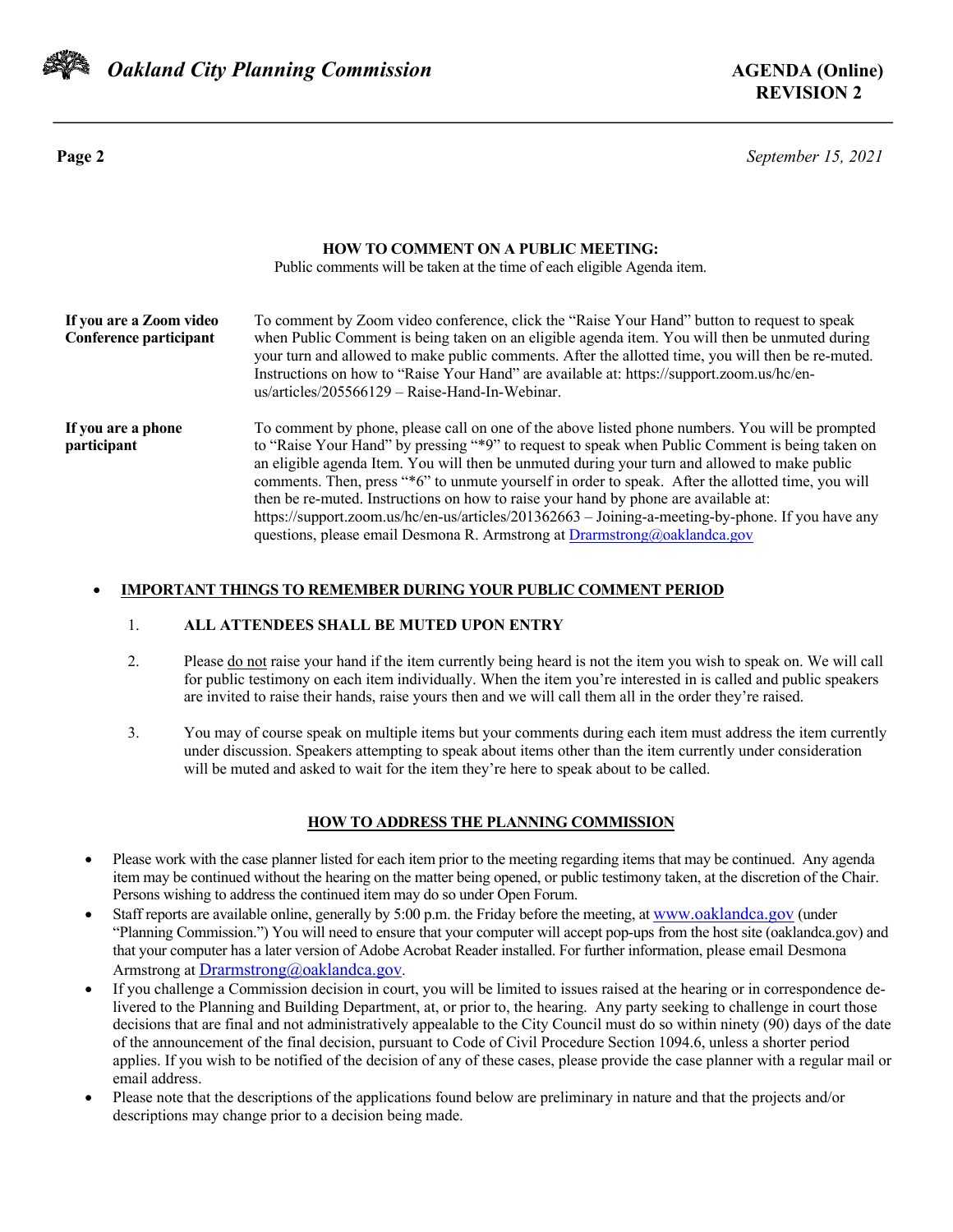

**Page 3** *September 15, 2021*

- Applicants or members of the public that plan to make electronic presentations (e.g., PowerPoint presentations): Please contact Desmona Armstrong at Drarmstrong@oaklandca.gov at least **48 hours** prior to the meeting. We are unable to accommodate late material, at this time.
- Interested parties are encouraged to submit written material on agenda items in advance of the meeting and prior to the close of the public hearing on the item. To allow for distribution to the Commission, comments must be provided to the case planner electronically at least 24 hours prior to the meeting being started.

# **MEETING CALL TO ORDER**

#### **WELCOME BY THE CHAIR**

## **ROLL CALL**

## **SECRETARY RULES OF CONDUCT**

#### **COMMISSION BUSINESS**

- Agenda Discussion
- Director's Report
- Informational Reports
- Committee Reports
- Commission Matters
- City Attorney's Report

#### **OPEN FORUM**

At this time members of the public may speak on any item of interest within the Commission's jurisdiction. At the discretion of the Chair, speakers are generally limited to two minutes or less if there are six (6) or less speakers on an item, and one minute or less if there are more than six (6) speakers.

## **CONSENT CALENDAR**

The Commission will take a single roll call vote on all of the items listed below in this section. The vote will be on approval of the staff report and recommendation in each case. Members of the Commission may request that any item on the Consent Calendar be singled out for separate discussion and vote.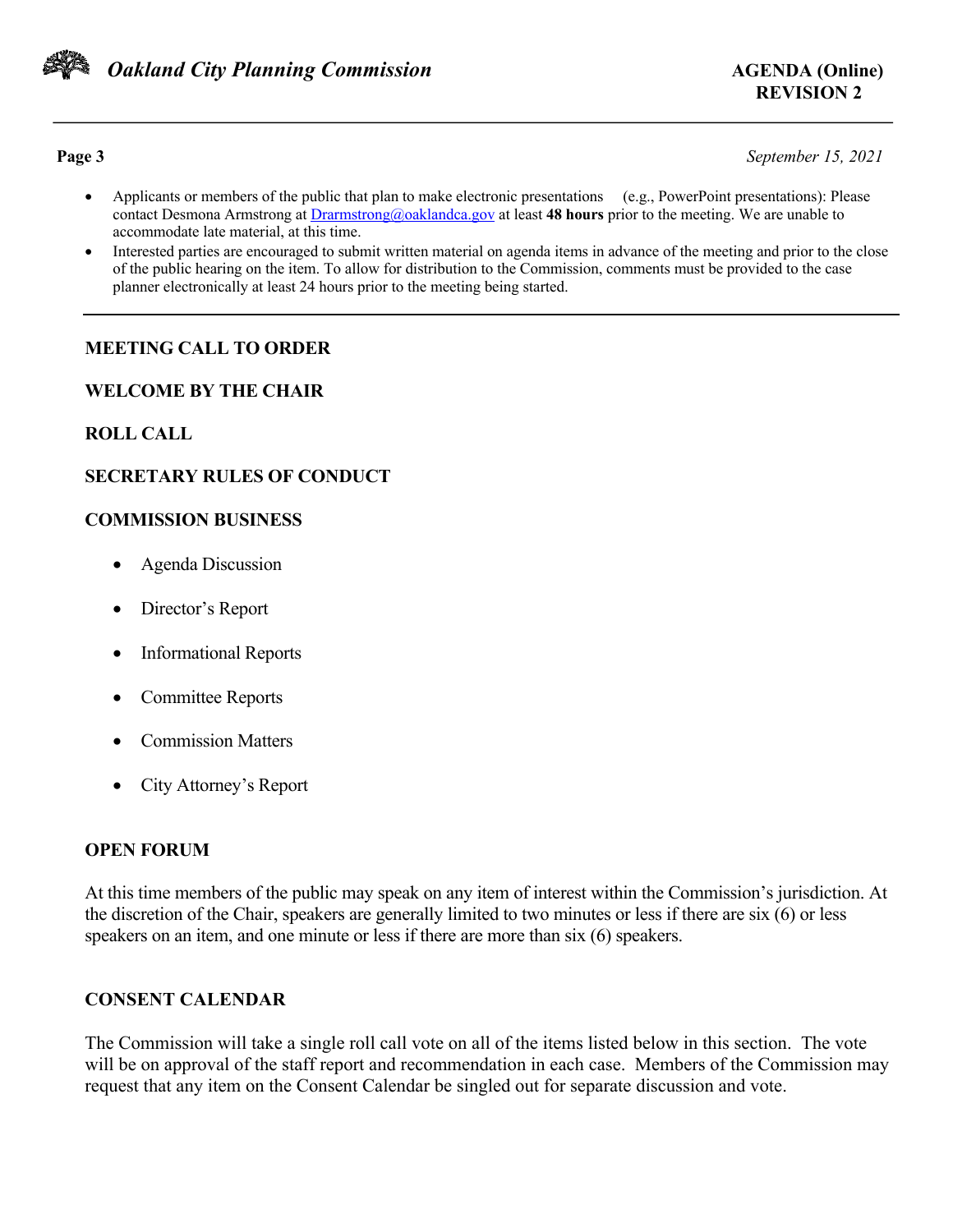

**Page 4** *September 15, 2021*

# **PUBLIC HEARINGS**

The hearing provides opportunity for all concerned persons to speak; the hearing will normally be closed after all testimony has been heard. If you challenge a Commission decision in court, you will be limited to issues raised at the public hearing or in correspondence delivered to the Planning and Building Department, at, or prior to, the public hearing.

The Commission will then vote on the matter based on the staff report and recommendation. If the Commission does not follow the staff recommendation and no alternate findings for decision have been prepared, then the vote on the matter will be considered a "straw" vote, which essentially is a non-binding vote directing staff to return to the Commission at a later date with appropriate findings for decision and, as applicable, conditions of approval that the Commission will consider in making a final decision.

If you wish to be notified on the decision of an agenda item, please contact the case planner for the specific agenda item.

| 1.<br><b>Location:</b>             | $1700 20$ <sup>th</sup> Street (APN: 007 -0572-001-02)                                                               |
|------------------------------------|----------------------------------------------------------------------------------------------------------------------|
|                                    | <b>Proposal:</b> To establish an 82,000 square foot operation within an existing building to produce                 |
|                                    | ceramic beads, fabricate lithium extraction units, and perform research and                                          |
|                                    | development.                                                                                                         |
|                                    | <b>Applicant:</b> Lilac Solutions, Inc. c/o Dennis Neymit                                                            |
| <b>Phone Number: (805)710-5333</b> |                                                                                                                      |
|                                    | <b>Owner:</b> Terreno 20 <sup>th</sup> Street LLC                                                                    |
| <b>Case File Number: PLN21104</b>  |                                                                                                                      |
|                                    | <b>Planning Permits Required:</b> Per Section 17.73.020 (L4) of the Planning Code, a Conditional Use Permit (CUP) is |
|                                    | required for establishing a General Manufacturing Industrial Activity within 300 feet                                |
|                                    | of a residential zone. Per Section 17.134.020 of the Planning Code, the CUP is                                       |
|                                    | major, because it involves over 25,000 square-feet of floor area.                                                    |
| <b>General Plan: Business Mix</b>  |                                                                                                                      |
|                                    | Zoning: CIX-1C West Oakland Plan Area Commercial Industrial Mix - 1C Industrial Zone                                 |
|                                    | (High Intensity Business)                                                                                            |
|                                    | Environmental Determination: Exempt, Section 15332 of the State CEQA Guidelines: In-Fill Development                 |
|                                    | Projects Exempt, per Section 15301 of the State CEQA Guidelines:                                                     |
|                                    | Existing Facilities (Minor alterations and operation); and                                                           |
|                                    | Section 15183 of the State CEQA Guidelines:                                                                          |
|                                    | Projects Consistent with a Community Plan, General Plan or Zoning;                                                   |
|                                    | Historic Status: Not A Potentially Designated Historic Property: OCHS Rating: X                                      |
| City Council district 3            |                                                                                                                      |
|                                    | <b>Status: Pending</b>                                                                                               |
|                                    | Staff Recommendation Approve with conditions.                                                                        |
|                                    | Finality of Decision: Appealable to City Council within 10 days                                                      |
|                                    |                                                                                                                      |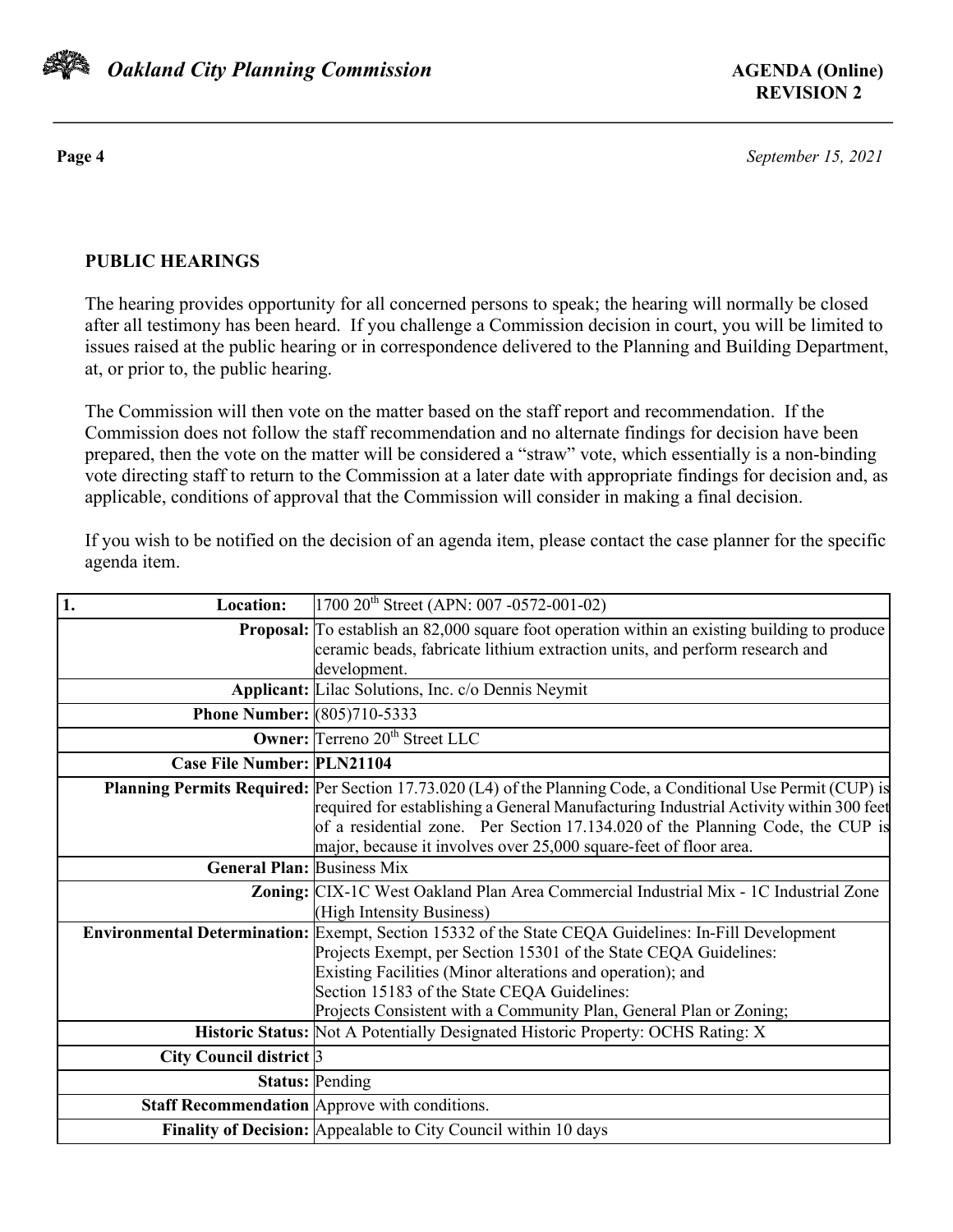

**Page 5** *September 15, 2021*

| For further information: Contact case planner Jose M. Herrera-Preza at 510-238-3808 or |  |
|----------------------------------------------------------------------------------------|--|
| $i$ herrera@oaklandca.gov                                                              |  |

# *ITEM #3 CONTINUED FROM SEPTEMBER 1, 2021 PC AGENDA*

| 2.<br>Location: Citywide                    |                                                                                                                                                        |
|---------------------------------------------|--------------------------------------------------------------------------------------------------------------------------------------------------------|
|                                             | Proposal: Amend the Planning Code related to Accessory Dwelling Units (ADUs) -                                                                         |
|                                             | currently termed Secondary Units in the Planning Code – to bring the local                                                                             |
|                                             | legislation into compliance with recent State legislation. The major proposed                                                                          |
|                                             | amendments include: 1) new standards for the processing, number, size,                                                                                 |
|                                             | height, parking, location, landscaping, and setbacks for the construction of                                                                           |
|                                             | various types of new ADU structures and ADUs within existing accessory                                                                                 |
|                                             | structures, single-family homes, and two-family and multi-family buildings;                                                                            |
|                                             | 2) establishment of regulations for Junior Accessory Dwelling Units (JADUs)                                                                            |
|                                             | within single family homes; 3) introduction of objective design standards to                                                                           |
|                                             | streamline approval of certain ADUs; 4) objective standards for the design                                                                             |
|                                             | and location of ADUs; 5) regulations for ADUs in mini-lot developments; and                                                                            |
|                                             | 6) amnesty and enforcement relief program for un-permitted existing ADUs.<br>The proposal also includes regulatory options for the development of ADUs |
|                                             | and JADUs within the Very High Fire Hazard Severity Zone (VHFHSZ), as                                                                                  |
|                                             | defined by the State of California and the S-9 Fire Safety Protection                                                                                  |
|                                             | Combining Zone, or an alternative overlay zone based on public safety and                                                                              |
|                                             | traffic flow.                                                                                                                                          |
|                                             | <b>Applicant:</b> City of Oakland                                                                                                                      |
| Case File Number: ZA21006                   |                                                                                                                                                        |
| General Plan: Citywide                      |                                                                                                                                                        |
| <b>Zoning:</b> Citywide                     |                                                                                                                                                        |
|                                             | <b>Environmental Determination:</b> The proposed amendments to the Planning Code rely on the previously                                                |
|                                             | certified Final Environmental Impact Reports for the Coliseum Area Specific                                                                            |
|                                             | Plan (2105); Broadway Valdez Specific Plan (2014); West Oakland Specific                                                                               |
|                                             | Plan (2014); Central Estuary Area Plan EIR (2013); Land Use and                                                                                        |
|                                             | Transportation Element of the General Plan (1998); the Oakland Estuary                                                                                 |
|                                             | Policy Plan (1998); the West Oakland, Central City East, Coliseum, and                                                                                 |
|                                             | Oakland Army Base Redevelopment Areas; the 1998 Amendment to the                                                                                       |
|                                             | Historic Preservation Element of the General Plan; the 2007-2014 Housing                                                                               |
|                                             | Element Final EIR (2010); and various Redevelopment Plan Final EIRs                                                                                    |
|                                             | (collectively, "EIRs"). No further environmental review is required under<br>CEQA Guidelines Sections 15162 and 15163. Moreover, as a separate and     |
|                                             | independent basis, this proposal is also exempt from CEQA pursuant to                                                                                  |
|                                             | CEQA Guidelines Sections 15183 (projects consistent with General Plan and                                                                              |
|                                             | Zoning) and $15061(b)(3)$ (general rule, no significant effect on the                                                                                  |
|                                             | environment).                                                                                                                                          |
| <b>City Council District: All districts</b> |                                                                                                                                                        |
|                                             | Status: The item was presented to the Planning Commission on June 2, 2021.                                                                             |
|                                             | The Planning Commission directed Staff to revise the proposal in response to                                                                           |
|                                             | public comments and return for further discussion at a future meeting.                                                                                 |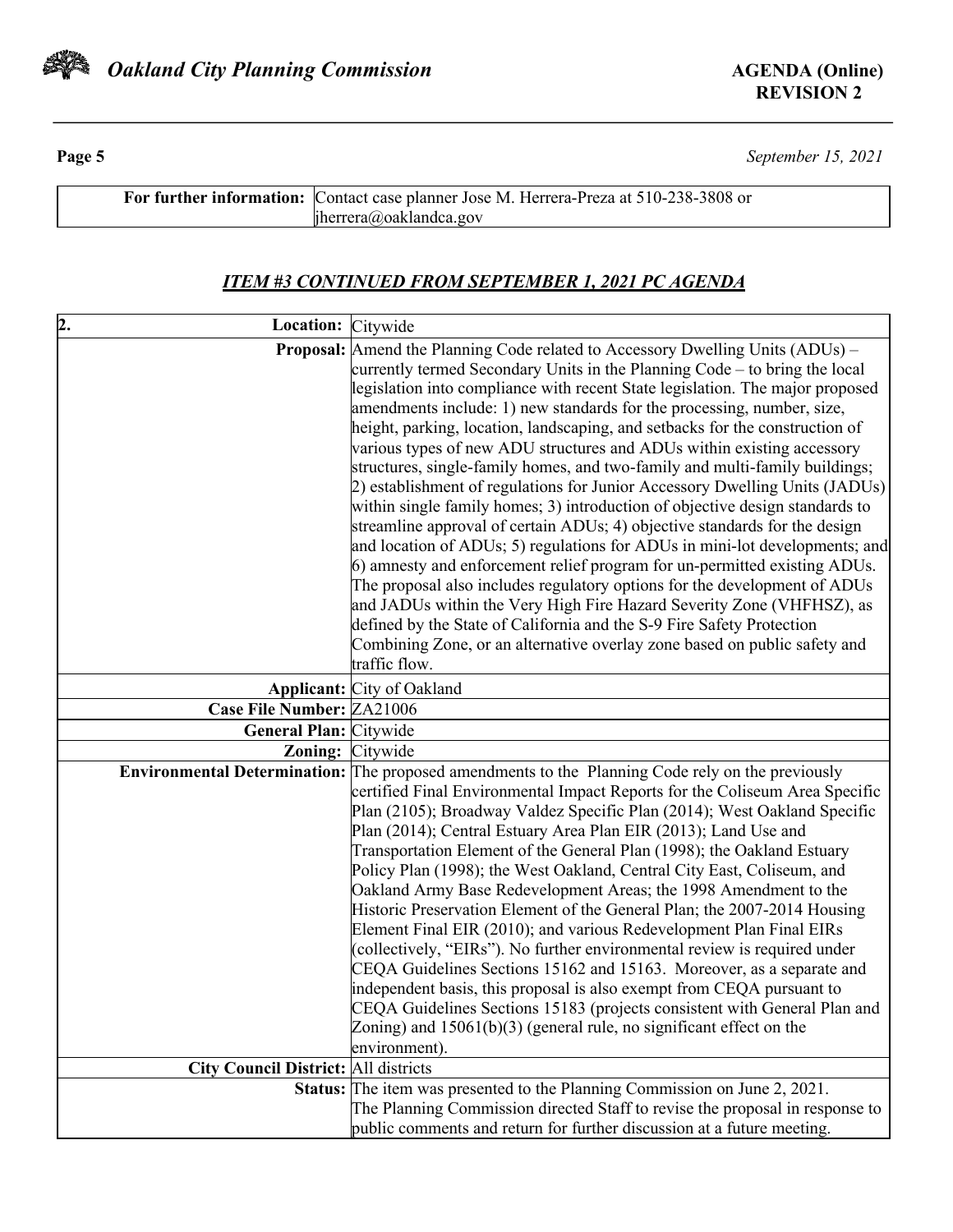

**Page 6** *September 15, 2021*

| <b>Staff Recommendation:</b> Receive public comments, discuss, and make a recommendation to City |
|--------------------------------------------------------------------------------------------------|
| Council to adopt the proposal as set forth in the staff report.                                  |
| <b>Finality of Decision Recommendation to City Council.</b> Final decision by City Council.      |
| For Further Information: Contact case planner Ruslan Filipau at 510-238-                         |
| 3491 or rfilipau@oaklandca.gov                                                                   |

## **APPEALS**

The Commission will take testimony on each appeal. If you challenge a Commission decision in court, you will be limited to issues raised at the public hearing or in correspondence delivered to the Planning and Building Department, at, or prior to, to the public hearing; provided, however, such issues were previously raised in the appeal itself.

Following the testimony, the Commission will vote on the staff report and recommendation. If the Commission reverses/overturns the staff decision and no alternate findings for decisions have been prepared, then the vote on the matter will be considered a "straw" vote, which essentially is a non-binding vote directing staff to return to the Commission at a later date with appropriate findings for decision and, as applicable, conditions of approval that the Commission will consider in making a final decision. Unless otherwise noted, the decisions in the following matters are final and not administratively appealable. Any party seeking to challenge these decisions in court must do so within ninety (90) days of the date of the announcement of the final decision, pursuant to Code of Civil Procedure section 1094.6, unless a shorter period applies.

| 3.                                    | Location: 722 Wood Street and 0 7 <sup>th</sup> Street                                                                                                                                                                                                                                                                              |
|---------------------------------------|-------------------------------------------------------------------------------------------------------------------------------------------------------------------------------------------------------------------------------------------------------------------------------------------------------------------------------------|
|                                       | Assessor's Parcel Number: 006-0019-008-00 and 006-0019-028-02                                                                                                                                                                                                                                                                       |
|                                       | <b>Proposal:</b> Appeals of Zoning Manager's Determinations that the truck<br>activities occurring at 722 Wood Street and 0 7 <sup>th</sup> Street are unpermitted<br>under the zoning regulations.                                                                                                                                 |
|                                       | Applicant: Todd A Williams, Wendel Rosen LLP                                                                                                                                                                                                                                                                                        |
| <b>Phone Number: 510-622-7630</b>     |                                                                                                                                                                                                                                                                                                                                     |
|                                       | <b>Owner: Alan Wofsy &amp; Associates &amp; Sunrise Properties</b>                                                                                                                                                                                                                                                                  |
| Case File Number: APL21015            |                                                                                                                                                                                                                                                                                                                                     |
| <b>Planning Permits Required: N/A</b> |                                                                                                                                                                                                                                                                                                                                     |
|                                       | <b>General Plan:</b> Mixed Housing Type Residential and Community Commercial                                                                                                                                                                                                                                                        |
|                                       | <b>Zoning:</b> Mixed Housing Type Residential $-4$ (RM-4) and Community<br>Commercial $-2$ (CC-2)                                                                                                                                                                                                                                   |
|                                       | Environmental Determination: The determination is not considered a project as defined by CEQA<br>Guidelines Section 15378, and therefore does not require CEQA<br>review. On a separate and independent basis, the determinations are<br>exempt under CEQA Guidelines Section 15321. Enforcement Actions<br>by Regulatory Agencies. |
|                                       | Historic Status: Non-historic vacant lots                                                                                                                                                                                                                                                                                           |
| City Council district: 3              |                                                                                                                                                                                                                                                                                                                                     |